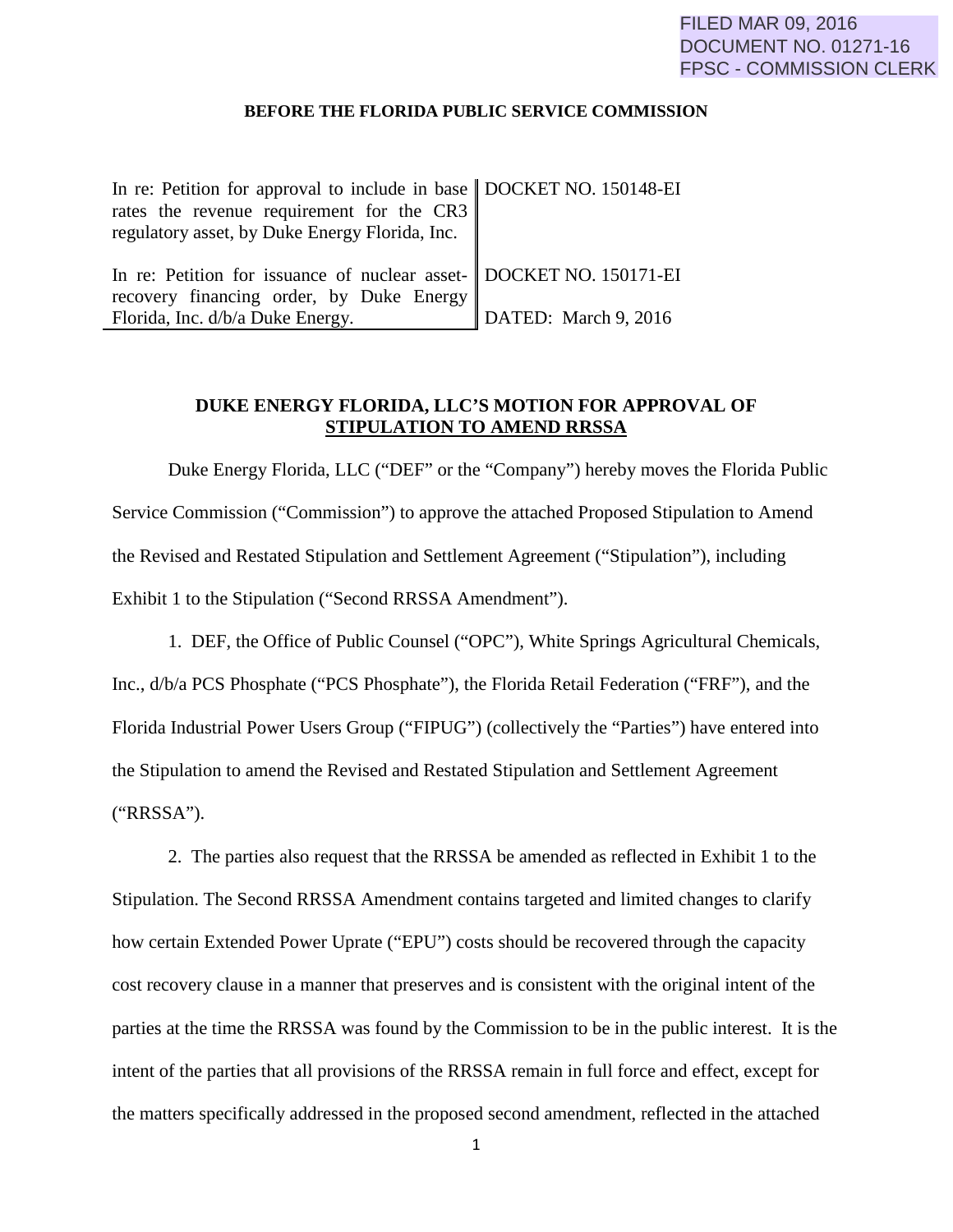Stipulation. The method of recovery outlined in the Second RRSSA Amendment gives certainty to customers and is superior in terms of carrying costs than the recovery contemplated in the original RRSSA. The stipulating parties each agree that the Second RRSSA Amendment is, therefore, in the best interest of DEF's customers and in the public interest.

3. DEF is authorized to represent that OPC, PCS Phosphate, FRF, and FIPUG support the motion to approve the Stipulation.

WHEREFORE, DEF respectfully requests that the Commission approve the Stipulation attached hereto and approve the Second RRSSA Amendment.

Respectfully submitted this 9th day of March, 2016.

 /s/ Dianne M. Triplett\_\_\_\_\_\_\_\_\_\_\_\_\_\_\_\_\_\_\_\_\_ DIANNE M. TRIPLETT Associate General Counsel DUKE ENERGY FLORIDA, LLC Post Office Box 14042 St. Petersburg, Florida 33733-4042 Telephone: (727) 820-4692 Facsimile: (727) 820-5041 Email: dianne.triplett@duke-energy.com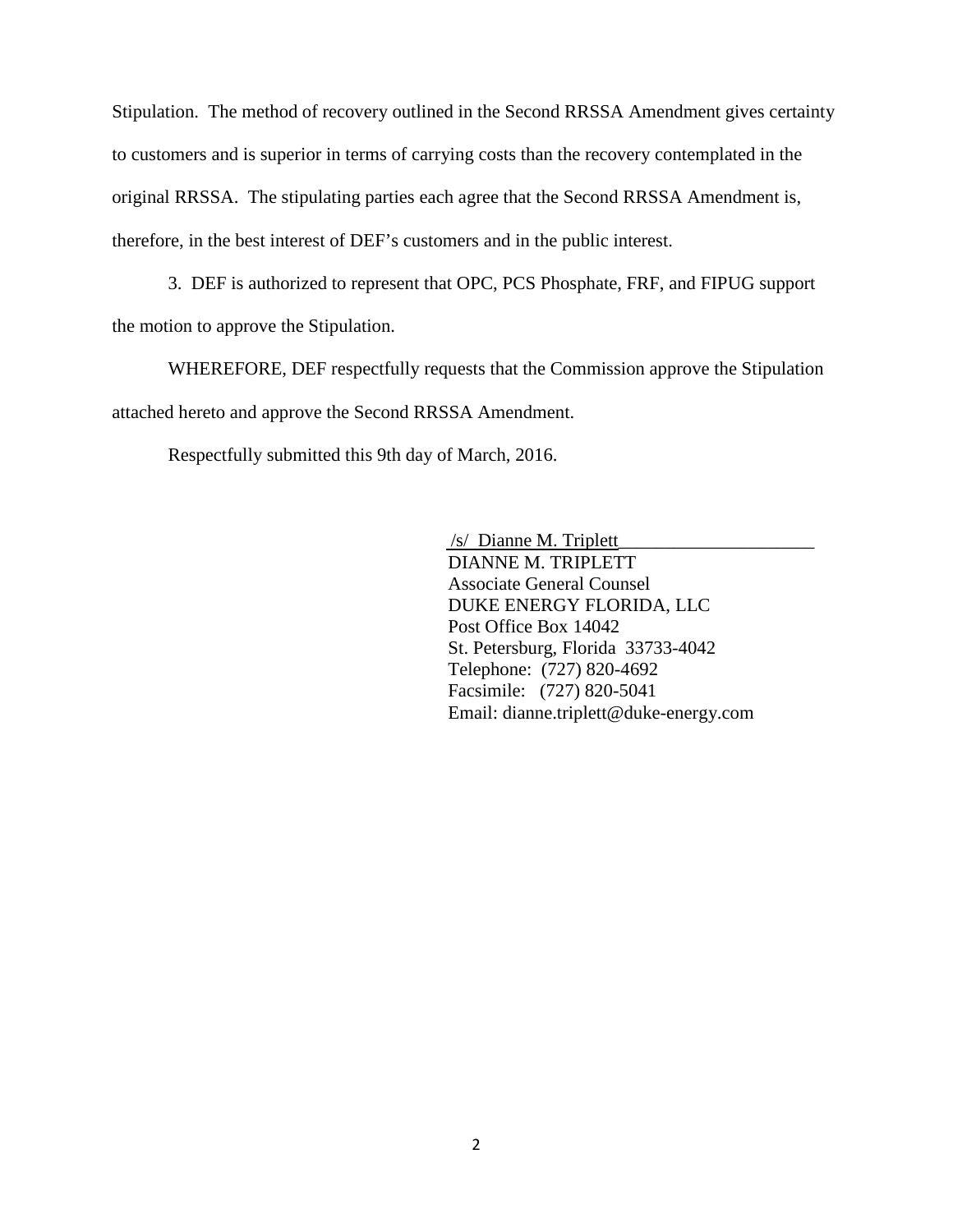# **CERTIFICATE OF SERVICE**

I HEREBY CERTIFY that a true and correct copy of the foregoing has been furnished via electronic mail to the following this 9th day of March, 2016.

| /s/ Dianne M. Triplett                                                                                                                                                                                                                                                                                  |                                                                                                                                                                                                                                                                      |
|---------------------------------------------------------------------------------------------------------------------------------------------------------------------------------------------------------------------------------------------------------------------------------------------------------|----------------------------------------------------------------------------------------------------------------------------------------------------------------------------------------------------------------------------------------------------------------------|
| Attorney                                                                                                                                                                                                                                                                                                |                                                                                                                                                                                                                                                                      |
| Rosanne Gervasi<br>Keino Young<br>Kelley Corbari<br>Theresa Tan<br>Office of the General Counsel<br>Florida Public Service Commission<br>2540 Shumard Oak Blvd.<br>Tallahassee, FL 32399-0850<br>kyoung@psc.state.fl.us<br>kcorbari@psc.state.fl.us<br>ltan@psc.state.fl.us<br>rgervasi@psc.state.fl.us | Charles Rehwinkel<br>J. R. Kelly<br>Office of Public Counsel<br>c/o The Florida Legislature<br>111 West Madison Street, Room 812<br>Tallahassee, Florida 32399-1400<br>kelly.jr@leg.state.fl.us<br>rehwinkel.charles@leg.state.fl.us<br>woods.monica@leg.state.fl.us |
| Florida Industrial Power Users Group<br>c/o Moyle Law Firm, P.A.<br>Jon C. Moyle, Jr.<br>Karen A. Putnal<br>118 North Gadsden Street<br>Tallahassee, Florida 32301<br>jmoyle@moylelaw.com<br>kputnal@moylelaw.com                                                                                       | <b>PSC Phosphate – White Springs</b><br>c/o James W. Brew<br>Owen J. Kopon<br>Stone Mattheis Xenopoulos & Brew, PC<br>1025 Thomas Jefferson Street, NW<br>Eighth Floor, West Tower<br>Washington, DC 20007-5201<br>jbrew@smxblaw.com<br>ojk@smxblaw.com              |
| Joseph Fichera<br>Saber Partners, LLC<br>44 Wall Street<br>New York, NY 10005<br>jfichera@saberpartners.com                                                                                                                                                                                             | Dean E. Criddle<br>Orrick, Herrington & Sutcliffe<br>405 Howard Street, #11<br>San Francisco, CA 94105<br>dcriddle@orrick.com                                                                                                                                        |
| Robert Scheffel Wright<br>John T. LaVia, III<br>Gardner, Bist, Bowden, Bush, Dee, LaVia &<br>Wright, P.A.<br>1300 Thomaswood Drive<br>Tallahassee, FL 32308<br>schef@gbwlegal.com<br>jlavia@gbwlegal.com                                                                                                |                                                                                                                                                                                                                                                                      |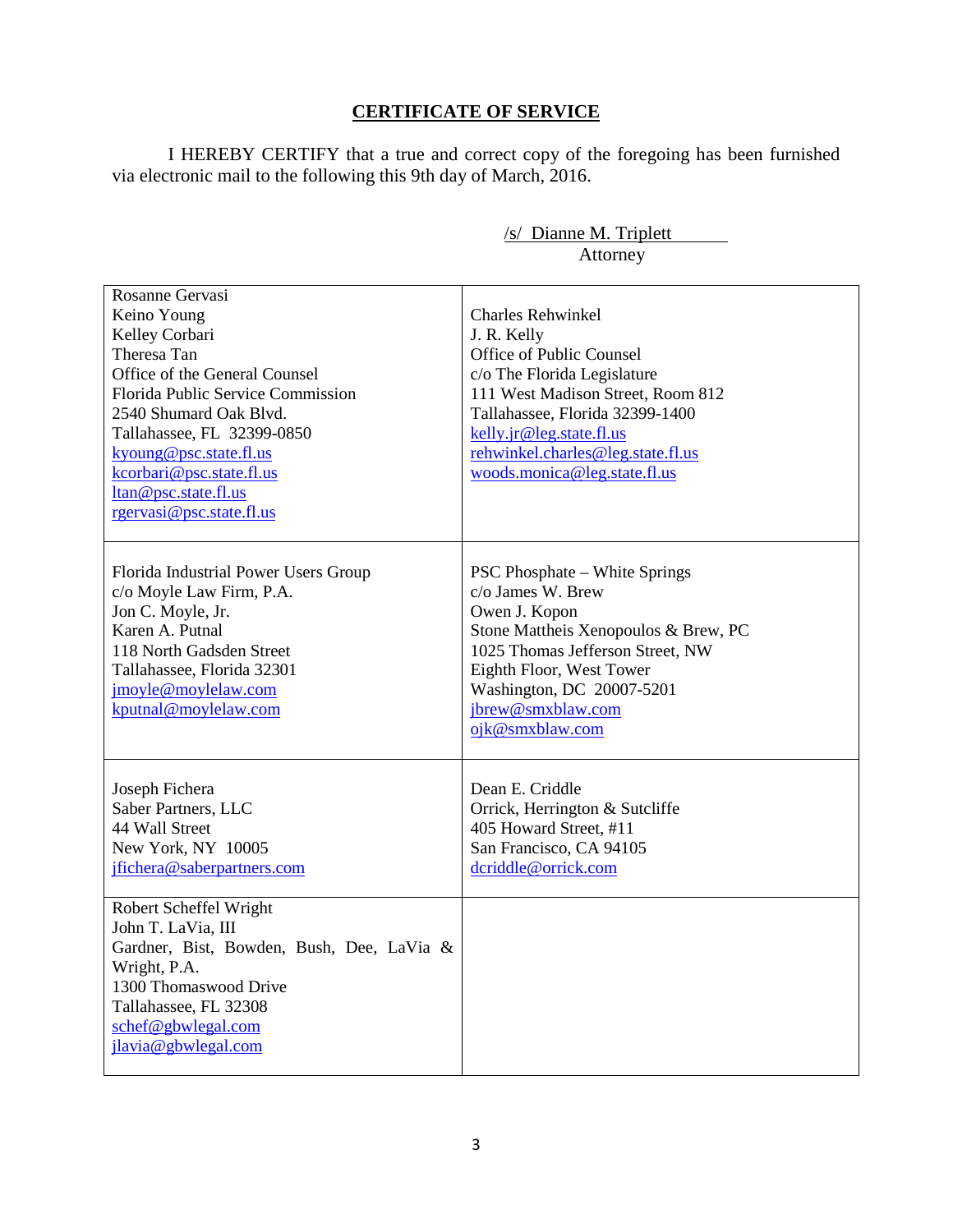### Attachment to Motion-Stipulation to Amend RRSSA

- 1. The signatories to the RRSSA agree to and approve the Second RRSSA Amendment, attached to this Stipulation as Exhibit 1. The signatories agree that the Second RRSSA Amendment contains changes to clarify the recovery of certain CR3 EPU related charges. The signatories, by executing this Stipulation, agree that paragraph 22 of the RRSSA, which requires that "no provision may be changed or altered without the consent of each signatory Party in a written document duly executed by all Parties to this Revised and Restated Settlement Agreement'' is fully satisfied.
- 2. Except as set forth in the Second RRSSA Amendment attached as Exhibit 1 to this Stipulation, the Parties do not intend to affect the intent, or the provisions, of the RRSSA.
- 3. This Stipulation may be executed in counterpart originals, and a facsimile or PDF email of any original signature shall be deemed an original.

In Witness Whereof, the signatories to the RRSSA evidence their acceptance and agreement with the provisions of this Stipulation and the Second RRSSA Amendment by their signatures below.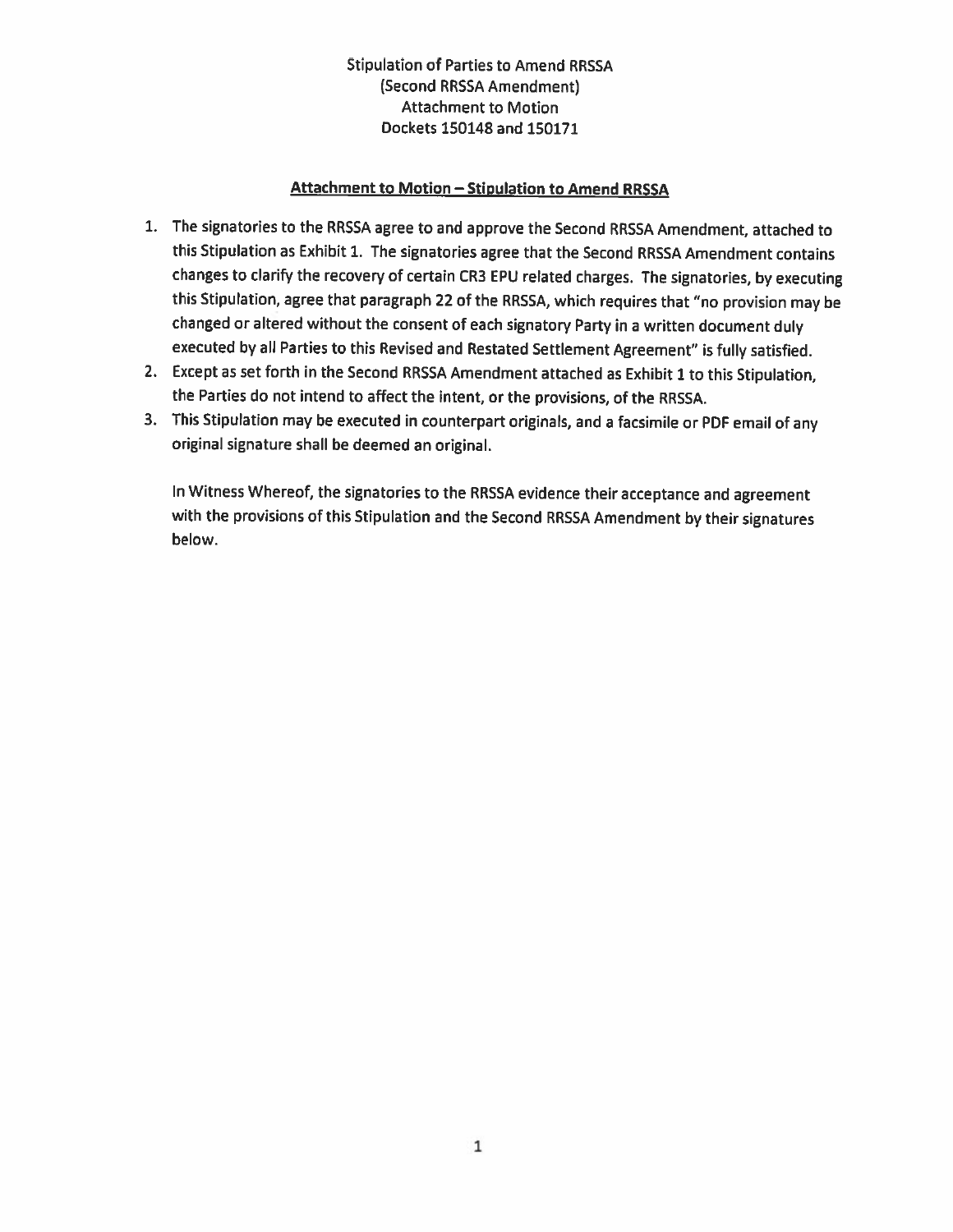Duke Energy Florida, LLC

Sleto 2 rue M)  $By:$ 

Dianne M. Triplett P.O. Box 14042 St. Petersburg, FL 33733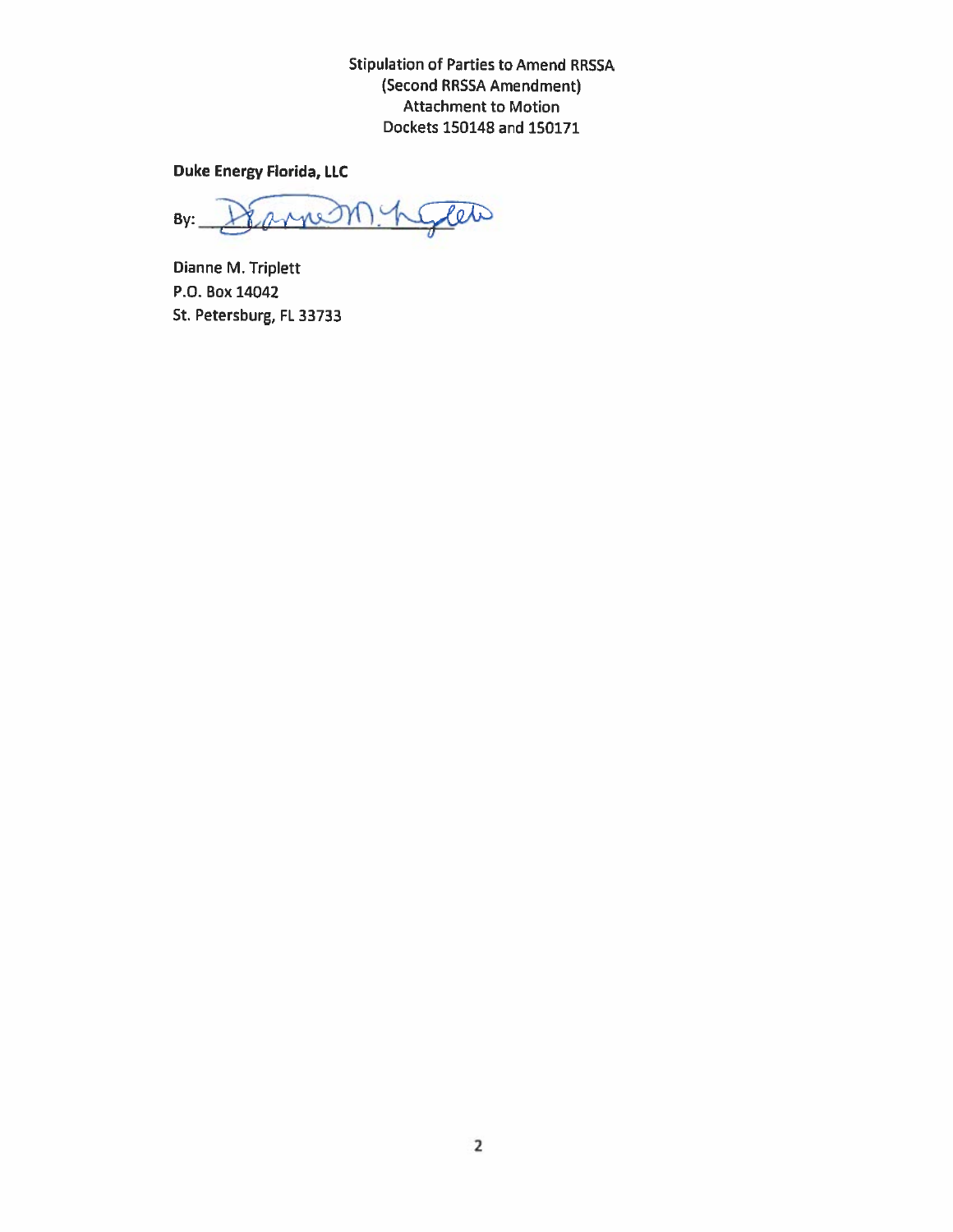Office of Public Counse hit By: 7kis J. R. Kelly, Esq.

Charles Rehwinkel, Esq. 111 W. Madison St., Room 812 Tallahassee, FL 32399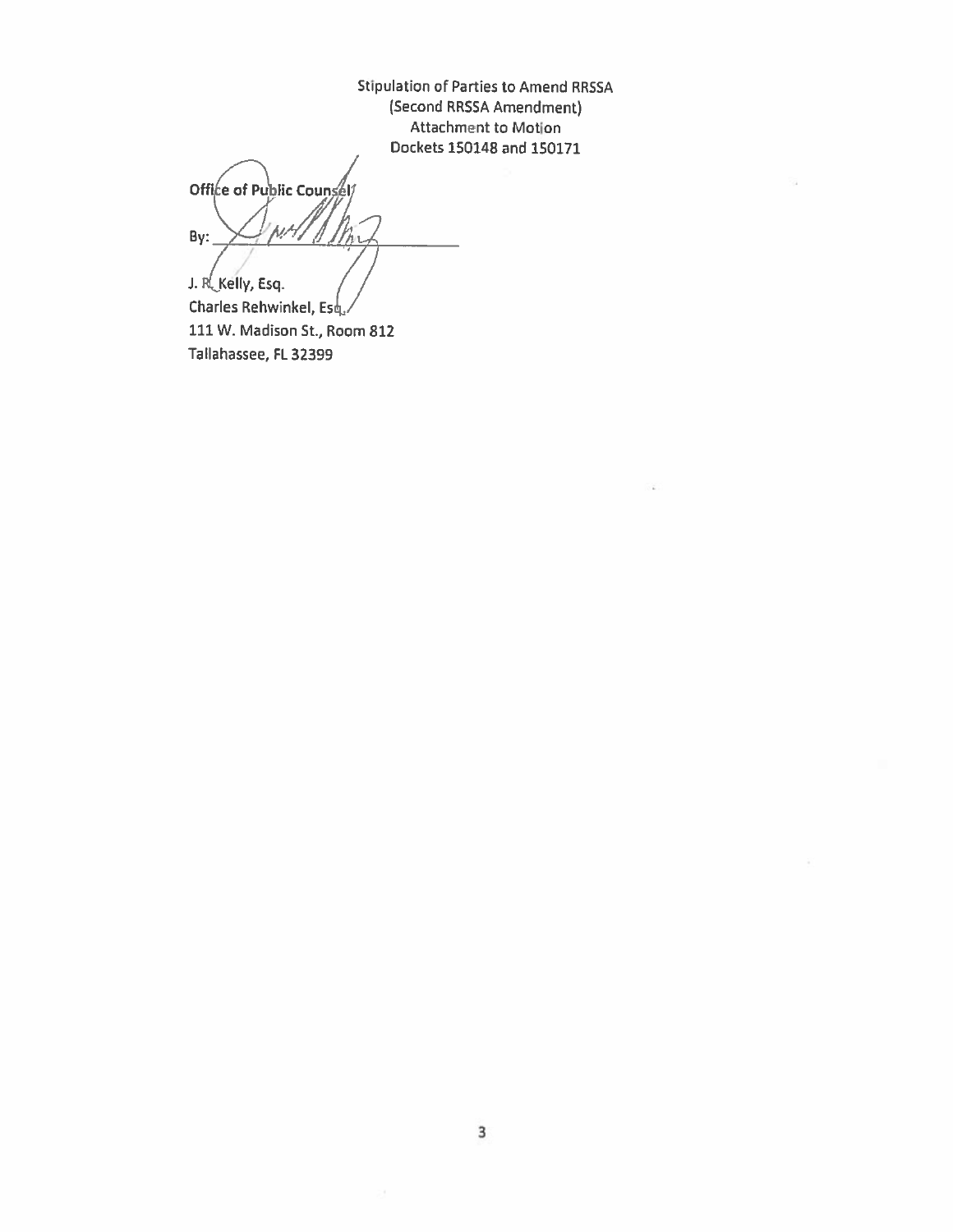Florida Industrial Power Users Group

lluus By:  $I$ on C. Mayle,  $Bsq.$  March  $B, 2016$ 

Moyle Law Firm 118 North Gadsden Street Tallahassee, FL 32301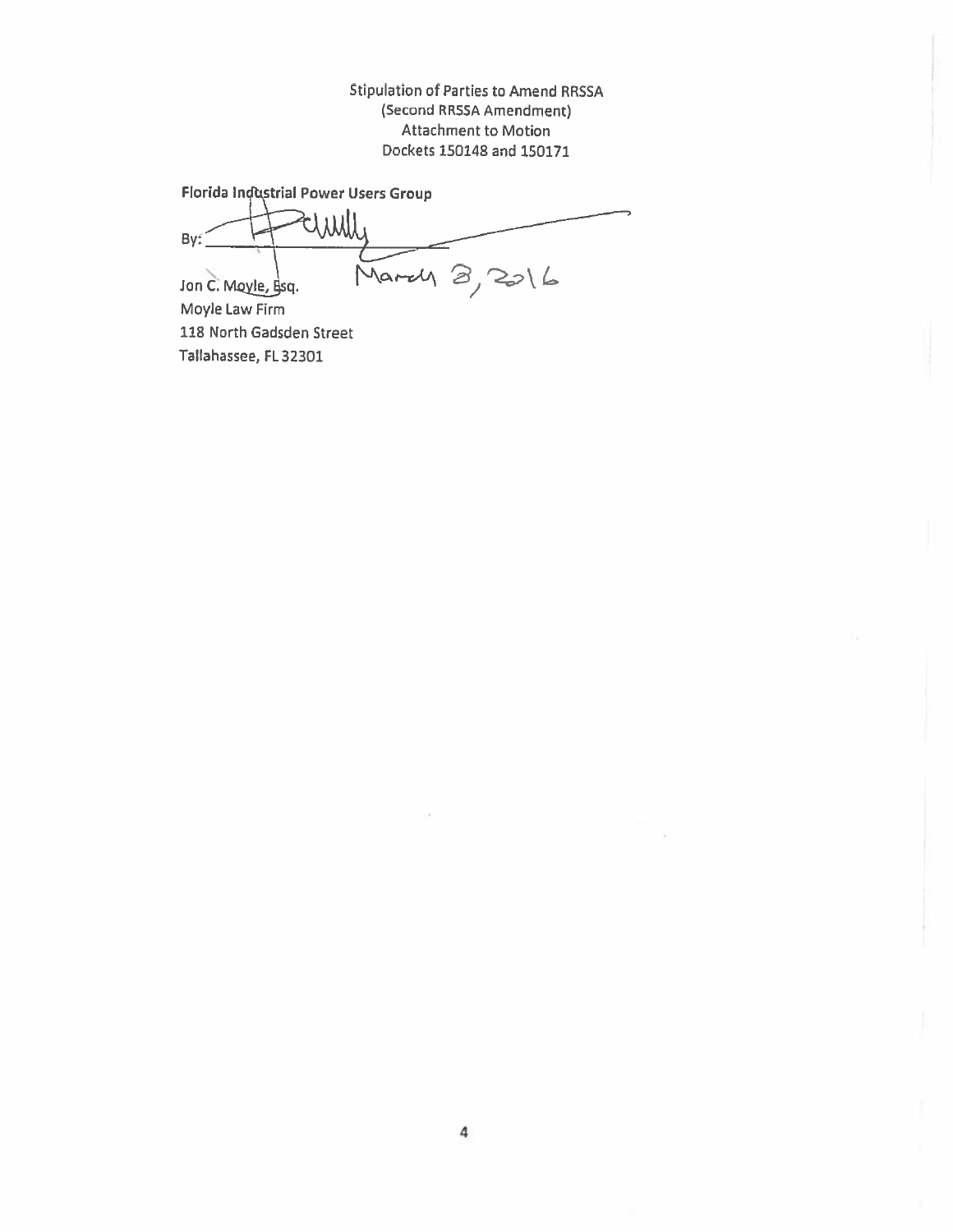Stipulation of Parties to Amend RRSSA (Second RRSSA Amendment) Attachment to Motion

Dockets 150148 and 150171<br>White Spyings Agricultural Chemicals, Inc. By:

Jamés W. Brew, Esquire Stone Mattheis Xenopoulos & Brew, LC 25 Thomas Jefferson St., NW Eighth Floor, West Tower Washington, DC 20007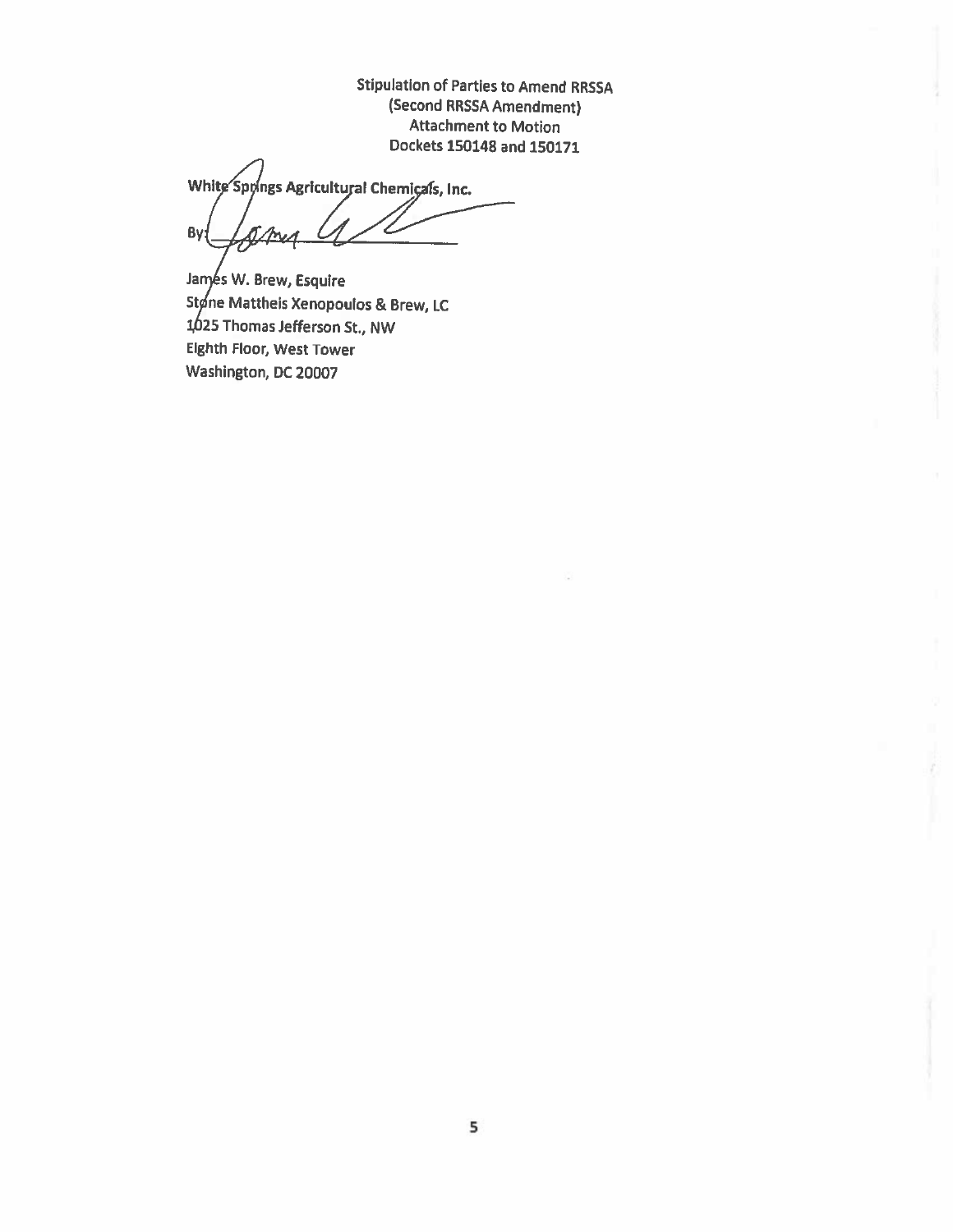Florida Retail Federation

 $Bv^2$ Robert Scheffel Wright

John T. laVia Ill Gardner, Bist, Bowden, Bush, Dee, LaVia & Wright, P.A. 1300 Thomaswood Drive Tallahassee, FL 32308